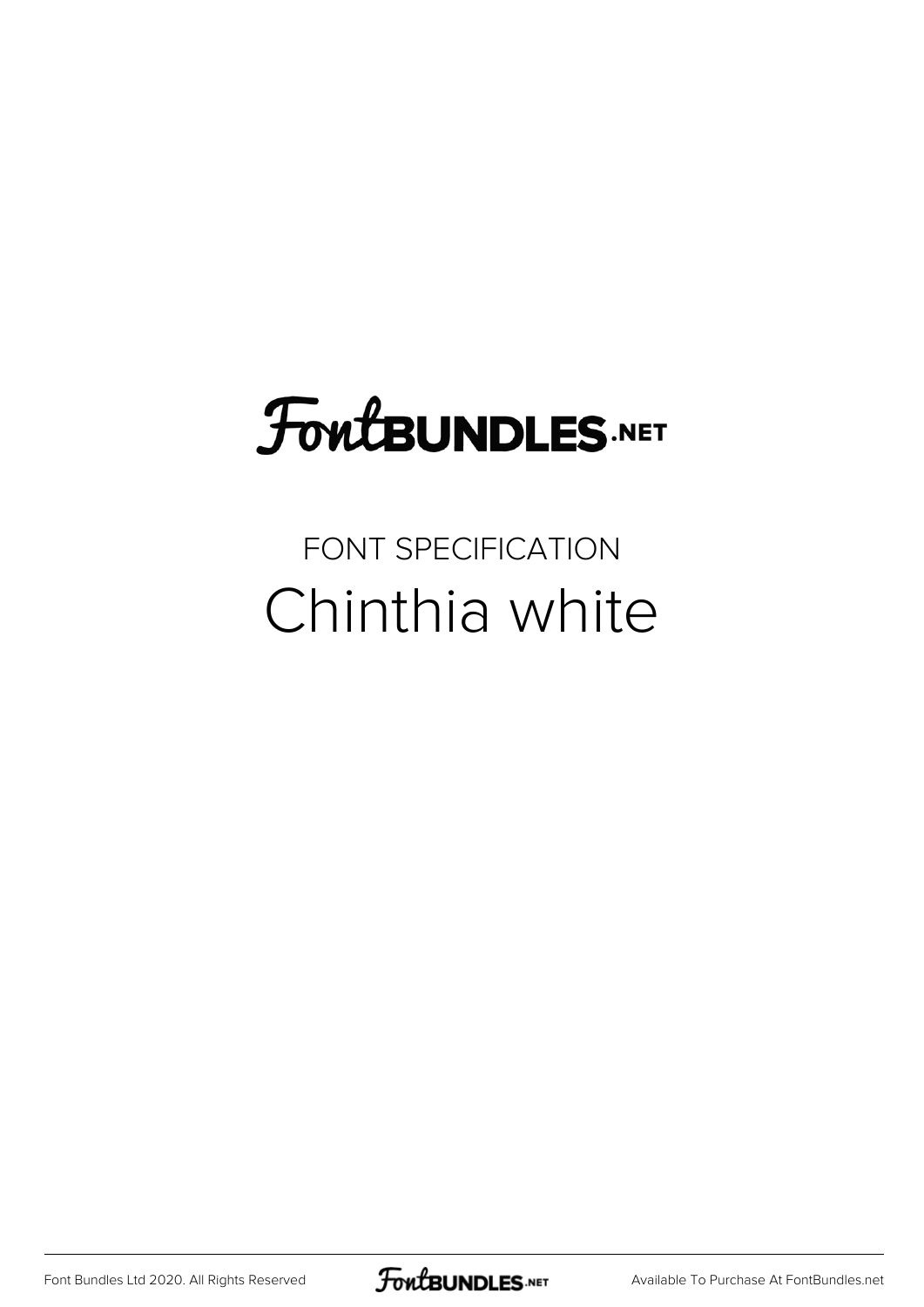## chinthia white - Regular

**Uppercase Characters** 

## ABCDEFGHJJERMNOPERS  $T^2U$  VWXY2

Lowercase Characters

abcdefghjjklmnopqrstuvwxy  $\cancel{Z}$ 

**Numbers** 

## 0123456789

Punctuation and Symbols

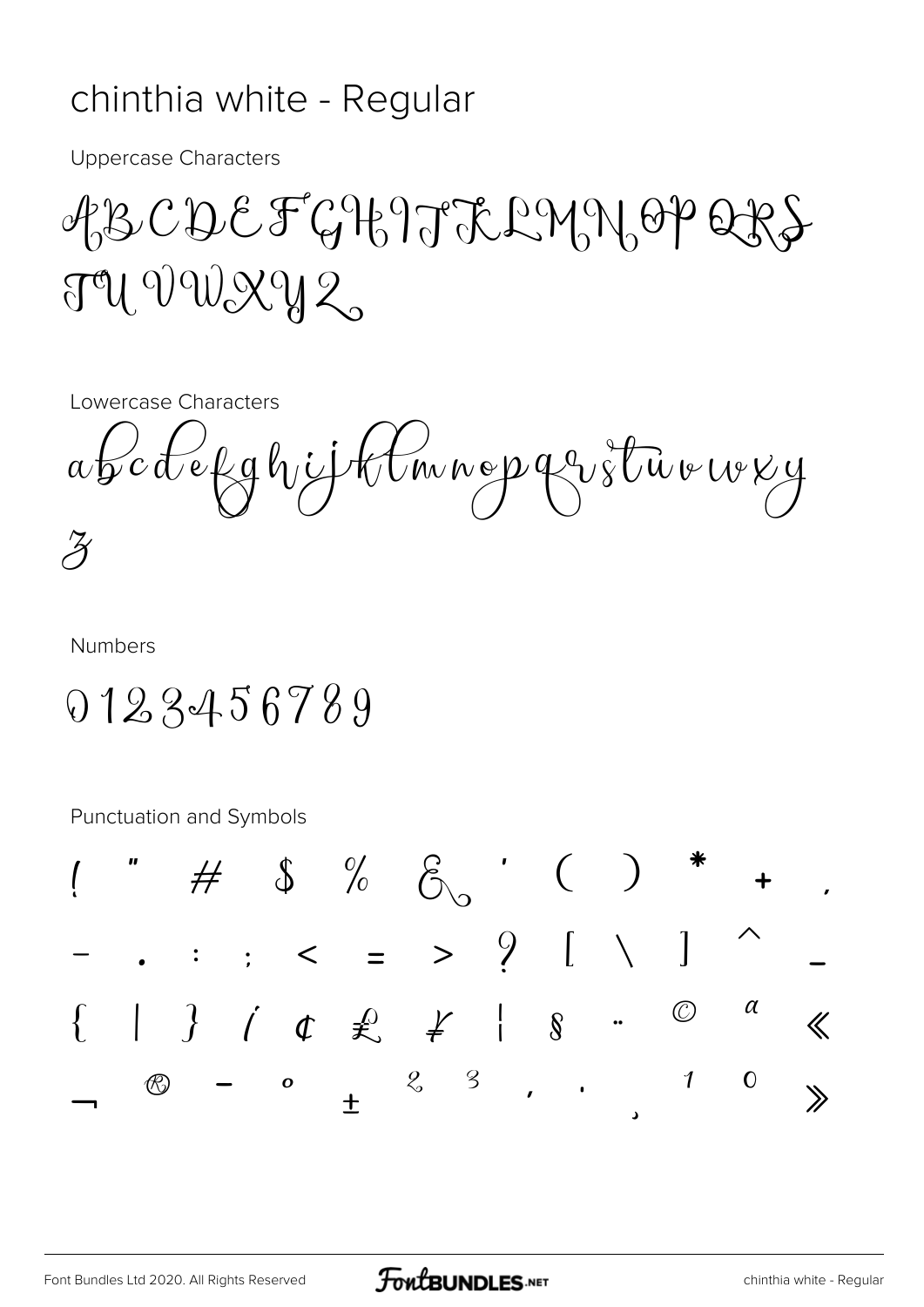All Other Glyphs

 $\hat{\mathcal{A}}_0$   $\hat{\mathcal{A}}_0$   $\hat{\mathcal{A}}_0$   $\hat{\mathcal{A}}_0$   $\hat{\mathcal{A}}_0$   $\hat{\mathcal{A}}_0$   $\hat{\mathcal{A}}_0$   $\hat{\mathcal{C}}$   $\hat{\mathcal{C}}$  $\acute{e}$   $\acute{e}$   $\ddot{e}$   $\dot{q}$   $\acute{q}$   $\ddot{q}$   $\ddot{q}$   $\ddot{p}$   $\ddot{q}$ Ò Ó Ô Õ Ö × Ø Ù Ú  $\hat{U}$   $\ddot{U}$   $\ddot{V}$   $\dot{V}$  b  $\int$  à à  $\dot{\alpha}$   $\ddot{\alpha}$   $\ddot{\alpha}$  $\ddot{a}$   $\ddot{a}$   $\alpha$  c  $\ddot{c}$   $\ddot{e}$   $\ddot{c}$   $\ddot{c}$   $\ddot{c}$  $\dot{\mathbf{c}}$   $\hat{\mathbf{c}}$   $\ddot{\mathbf{c}}$   $\mathbf{0}$   $\tilde{\mathbf{w}}$   $\dot{\mathbf{c}}$   $\dot{\mathbf{c}}$   $\ddot{\mathbf{c}}$   $\ddot{\mathbf{c}}$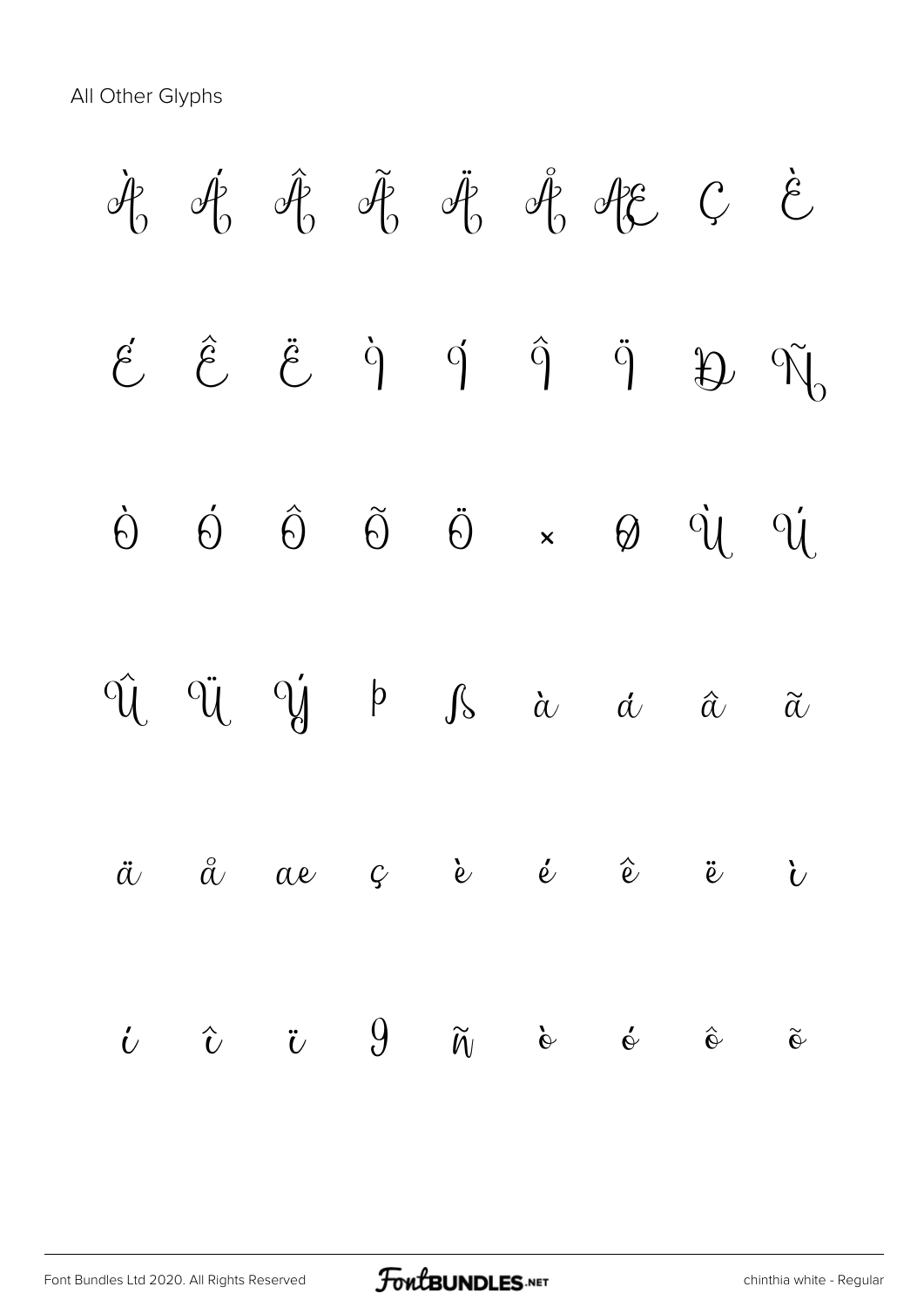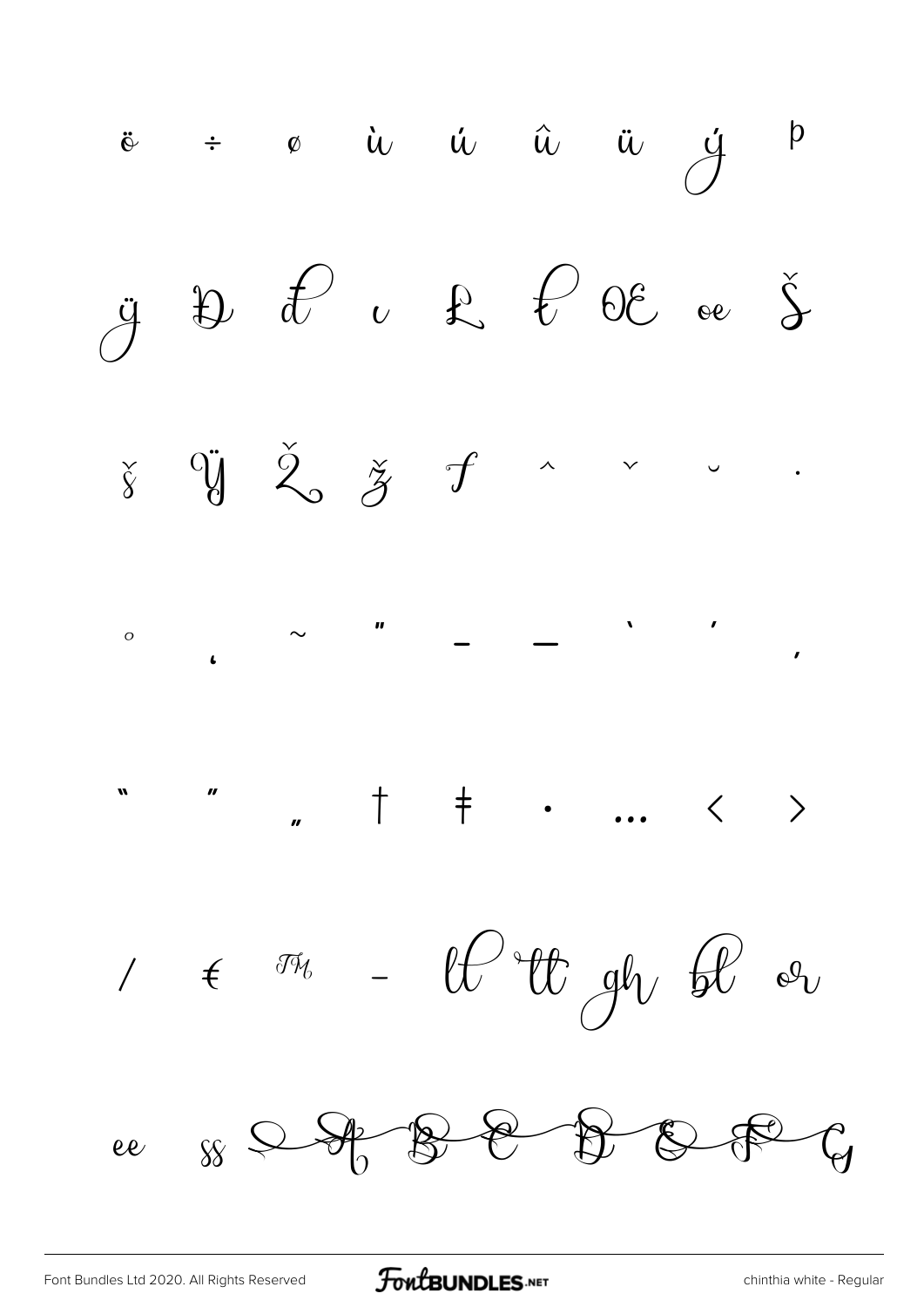$\begin{picture}(130,10) \put(0,0){\line(1,0){10}} \put(15,0){\line(1,0){10}} \put(15,0){\line(1,0){10}} \put(15,0){\line(1,0){10}} \put(15,0){\line(1,0){10}} \put(15,0){\line(1,0){10}} \put(15,0){\line(1,0){10}} \put(15,0){\line(1,0){10}} \put(15,0){\line(1,0){10}} \put(15,0){\line(1,0){10}} \put(15,0){\line(1,0){10}} \put(15,0){\line($